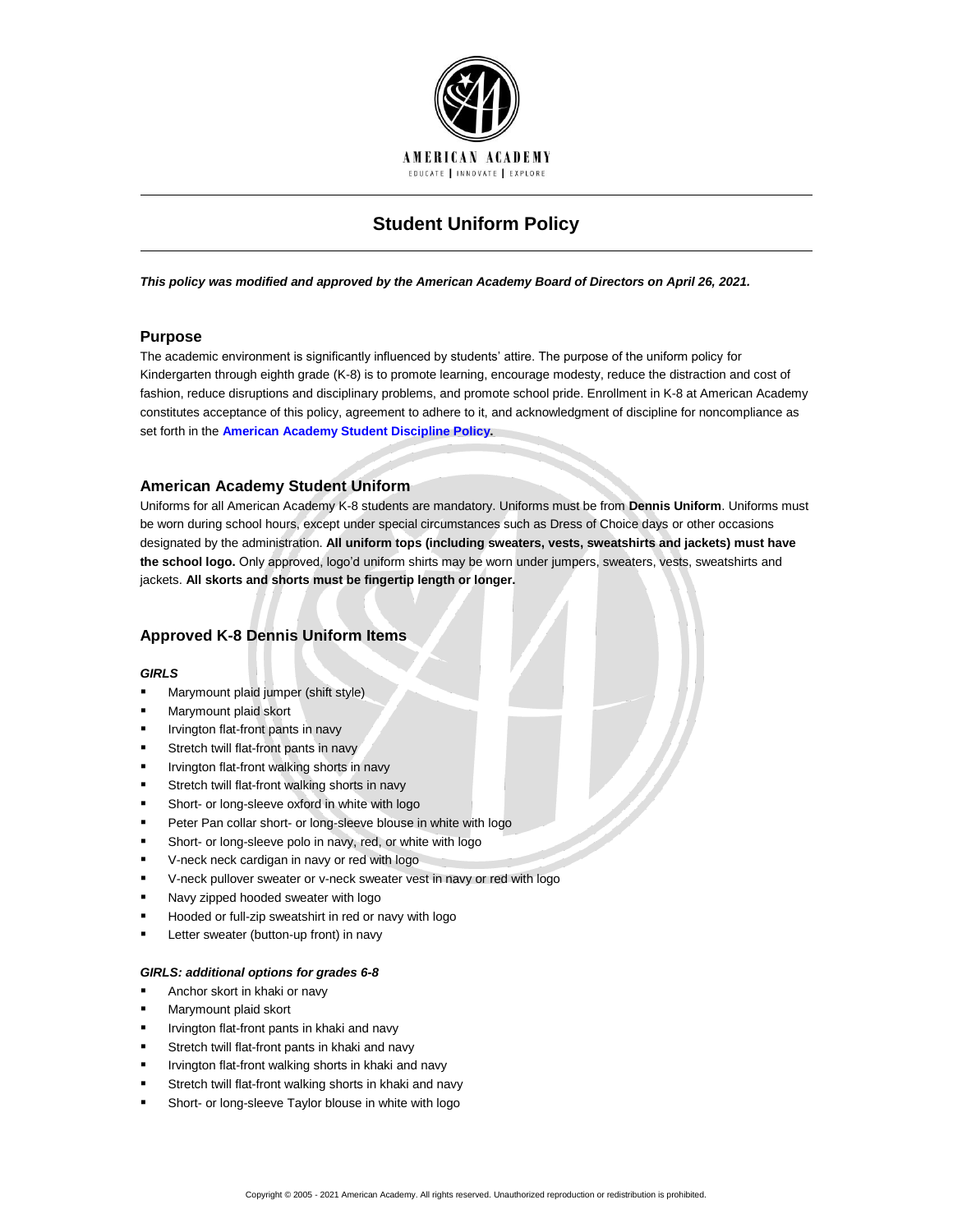### *BOYS*

- Hawthorne pleated-front or Irvington flat front pants in navy
- Hawthorne pleated-front or Irvington flat front walking, or cargo shorts in navy
- Short- or long-sleeve polo in navy, red, or white with logo
- Short- or long-sleeve oxford in white or light blue with logo
- V-neck cardigan in navy or red with logo
- V-neck pullover sweater or v-neck sweater vest in navy or red with logo
- Hooded or full-zip sweatshirt in red or navy with logo
- Ties (red and navy stripe from Dennis only)

### *BOYS: additional options for grades 6-8*

- Hawthorne pleated-front or Irvington flat-front pants in navy or khaki
- Hawthorne pleated-front, Irvington flat-front walking, or cargo shorts in navy or khaki

### **KindiePrep Dress Code**

KindiePrep students may wear (but are not required to wear) any of the above American Academy uniform items from Dennis Uniform. However, KindiePrep students not wearing American Academy uniform items must instead follow the dress code set forth in the **[KindiePrep Handbook](http://www.americanacademyk8.org/aastaffhome/bod/forms/kindieprep/KindiePrepParentHandbook.pdf)**.

# **Uniform Items Selected by Student**

# *Socks, Tights and Leggings*

Socks must be worn at all times. Permitted socks for students are matching solid-colored navy, red, white, gray, or black. Socks with the Marymount plaid trim from Dennis Uniform are also permitted. Students may also wear tights or leggings in solid navy, black, gray, red or white.

#### *Belts*

A belt is recommended for pants and shorts. Belts must be solid black, brown, or blue and have modestly sized buckles.

#### *Hair Accessories*

Hair accessories should reasonably coordinate with the student uniform.. Semi-permanent hair accessories such as feathers, tinsel, hair extensions, etc., are not allowed.

#### *Shoes*

Shoes must be worn at all times in the styles and colors defined below. At no time shall open-toed or open-heeled shoes be worn. Sandals, flip-flops, or rubber shoes (such as Crocs) of any brand are not allowed. Shoes offered by Dennis Uniform are suggested as a guideline.

#### ▪ **Casual and Dress Shoes**

Casual and dress shoes should be solid black, solid brown or solid navy in color, made of leather or suede (or leather-like or suede-like material), and no more than one inch in height at the heel. They must also be free of characters, beads, bangles and glitter. Casual and dress shoes must not extend higher than the ankle.

# **Athletic Shoes**

All athletic shoes must have non-marking soles, be in good repair, and not extend higher than traditional high-top shoes. They must be free of characters, beads, bangles and glitter. Brand-specific artwork such as the Adidas stripes and the Nike swoosh are acceptable. Shoes with wheels in the bottoms or blinking lights are not permitted. Approved athletic shoes must be worn on PE days. Students who are unable to tie their shoes are required to wear no-tie athletic shoes.

▪ **Boots**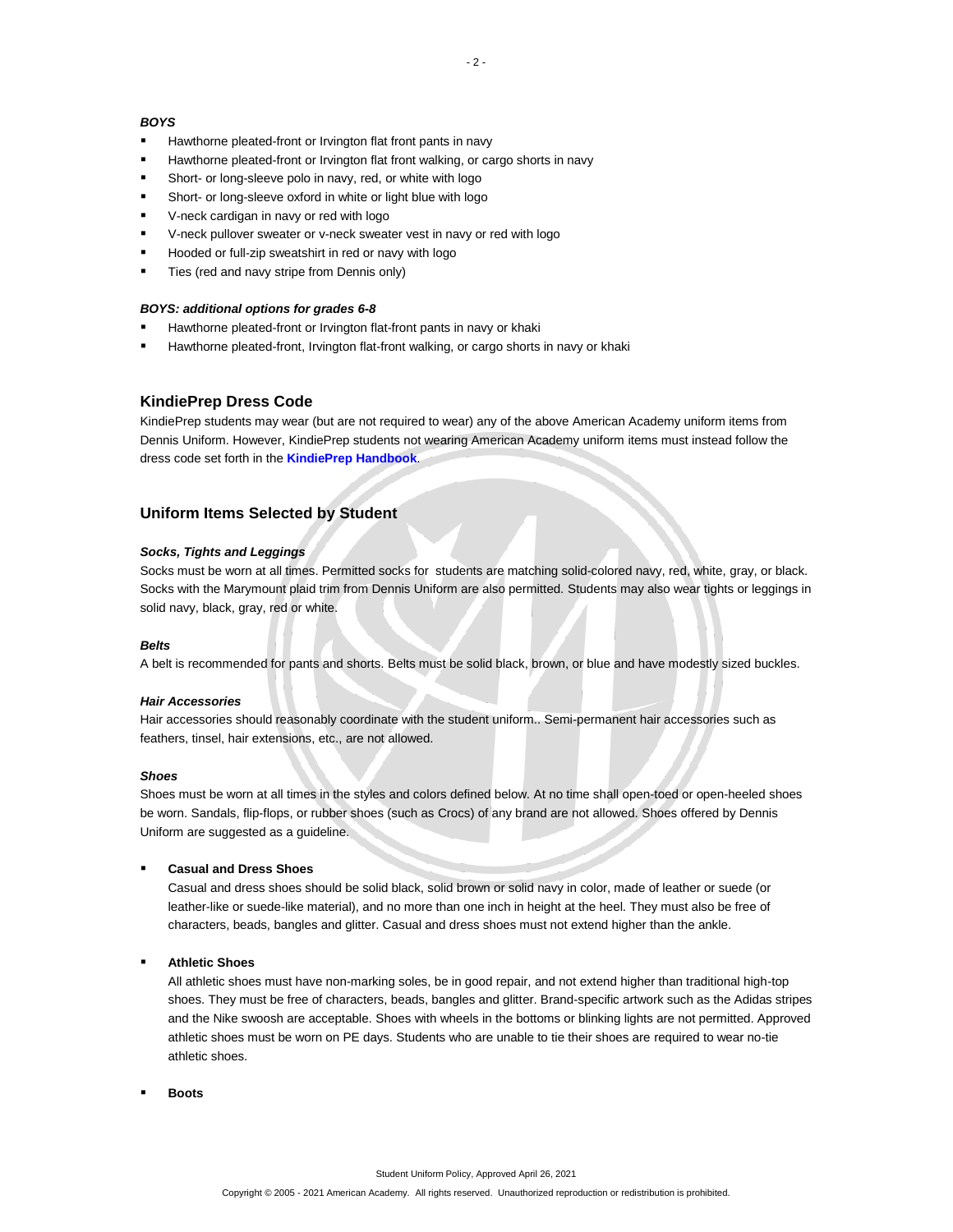Boots of any style above the ankle are not allowed with the exception of snow boots for recess and travel to and from school in inclement weather. Snow boots must be removed in designated areas within the school building and replaced with shoes.

Outerwear Coats, hats, gloves, sweaters, sweatshirts, etc. are allowed outside the school building. All outerwear needs to be removed once inside the building. Colorado weather can change suddenly and parents are responsible for making sure their students are prepared for changing temperatures.

# **Optional Personalization of the Uniform**

Personalization using last names only will be authorized, at parent expense, on hooded sweatshirts only and may only be done by Dennis Uniform to ensure consistency in appearance (font style, size, color, placement, etc.). Any item that is personalized without school approval, or by a vendor other than the one preferred by the school, will be considered in violation of this policy and will not be allowed at school.

# **General Uniform Guidelines**

Uniforms shall be clean, shall fit properly and be in good condition. Items worn inside the classroom must be approved uniform items. Only plain white undershirts or Dennis Uniform mock turtleneck shirts may be worn under uniform shirts for warmth. Shirts must be tucked in at all times.

# **Student Grooming**

#### *Hair*

American Academy respects the individuality of students. Hair must be appropriate for a school environment. Hair should be neat, clean, and have a combed appearance. Facial hair and sideburns are not allowed. Unusual (hot pink, lime green, purple, etc.) hair coloring is not allowed. Shaved patterns/words/images are not allowed.

#### *Hats*

Hats, bandanas or handkerchiefs are not permitted..

#### *Jewelry*

Jewelry items should be modest in size and appearance and must be appropriate for an educational environment.

#### *Makeup*

Lightly-applied mascara (brown or black), blush (pale neutral or pale pink), and lip gloss (clear or pale pink) may be worn in Middle School.

#### *Tattoos*

Visible tattoos, temporary or otherwise, are not allowed.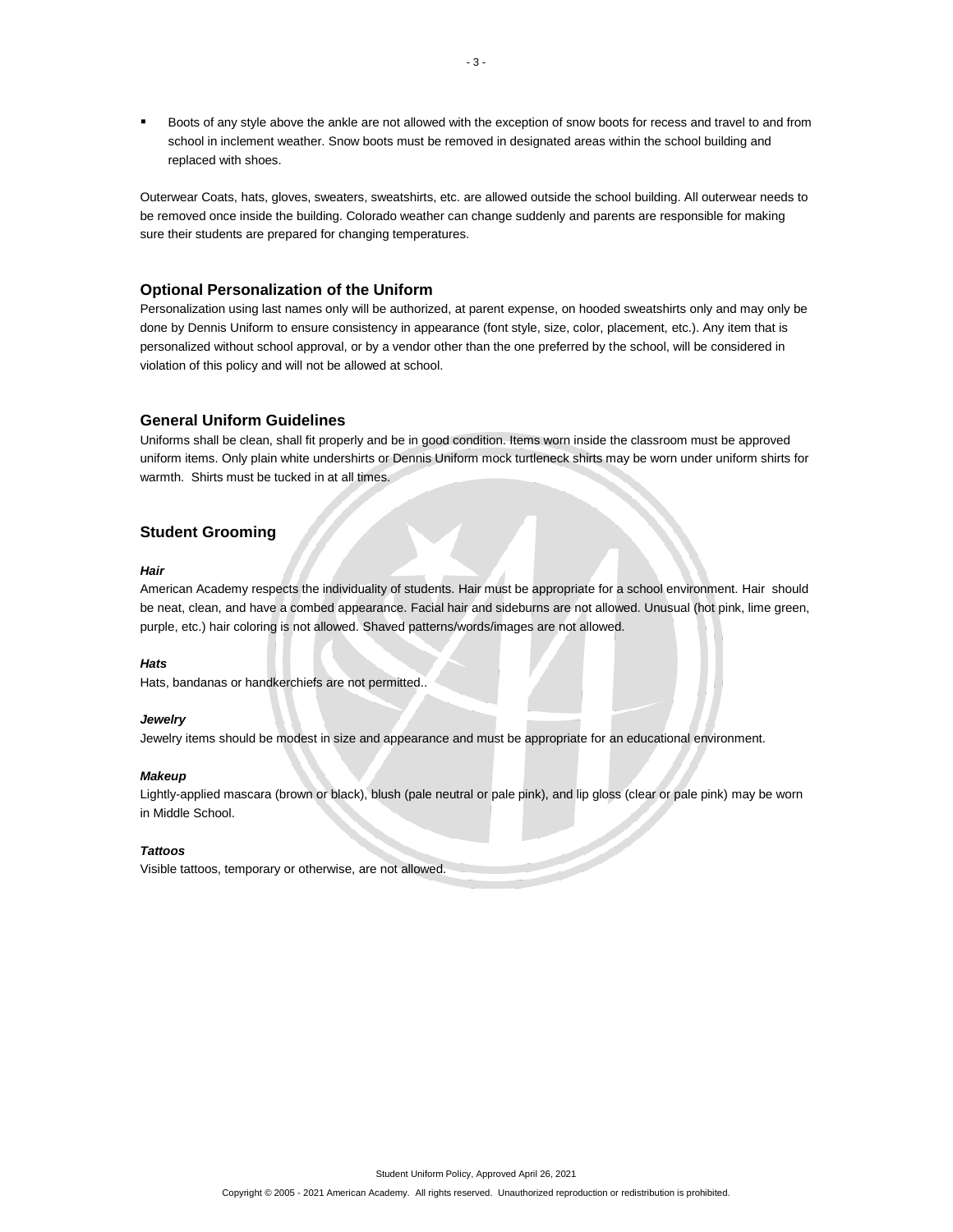### **Dress-of-Choice Day**

At the discretion of the administration, a Dress of Choice day may be occasionally allowed. Clothes worn by all students during Dress of Choice days shall be modest, appropriate, in good condition, and neat in appearance. All clothing should be free of holes or tears, even if by design. Students are not allowed to wear costumes or pajamas, unless communicated and allowed by administration. Clothing that contains wording or images that could be interpreted as vulgar or offensive in any way. Tops must be modest in style, , have a shallow neckline, and enough length to completely cover the stomach (i.e. ,spaghetti strap tank tops, sleeveless shirts, cropped t-shirts, and deep v-neck t-shirts are not acceptable). Bottoms must also be modest in style; skirt, skorts, and shorts must be fingertip length or longer; leggings must be worn with a top or dress that is fingertip length or longer. For safety reasons, sandals, flip-flops, rubber shoes (such as Crocs), and opentoed shoes are not acceptable footwear on any day.

All regular student grooming policies regarding hair, hats, jewelry, make-up and nail polish and body art also apply on Dress of Choice Days.

Dress of Choice days are optional; students not wishing to participate in a Dress of Choice Day may wear a regular uniform instead. Students not adhering to Dress of Choice guidelines will face the consequences described in the American Academy Consequence Matrix.

## **Spirit Day**

At the discretion of the administration, American Academy Spirit Days may be occasionally allowed. The purpose of Spirit Days is to promote school pride. On Spirit Days, students may wear any school-appropriate American Academy spirit top from any American Academy club, sport or activity such as Field Day, a STEM trip, a musical or play, etc. These spirit tops must be worn with a regular uniform bottom (skorts, pants, shorts, etc.).

American Academy Spirit Days are optional; students not wishing to participate in a spirit day may wear a regular uniform instead. Students not adhering to Spirit Day guidelines will face the consequences described in the American Academy Consequence Matrix.

### **Exceptions**

Temporary exceptions to the clothing requirements of this policy may be granted by the administration for hardship, as an individual reward, or as part of a non-regular school spirit day. Upon request, reasonable accommodations to the uniform may made by the administration for students with disabilities, allergies, or religious beliefs, etc., which conflict with the policy.

The administration may ban items from the school uniform as circumstances arise.

Organizational uniforms such as Cub Scout, Brownie, Boy Scout, and Girl Scout uniforms may be worn on meeting days so long as any article of clothing not a part of the organization uniform is a part of the American Academy student uniform (e.g. Cub Scout shirts may be worn with uniform pants).

# **Violations**

Students in violation of this uniform policy will face the consequences described in the American Academy Consequence Matrix.

### **POLICY HISTORY**

*Original:* approved by the BOD on February 25, 2005 *Revision 1:* approved by the BOD on April 18, 2005 *Revision 2:* approved by the BOD on June 20, 2005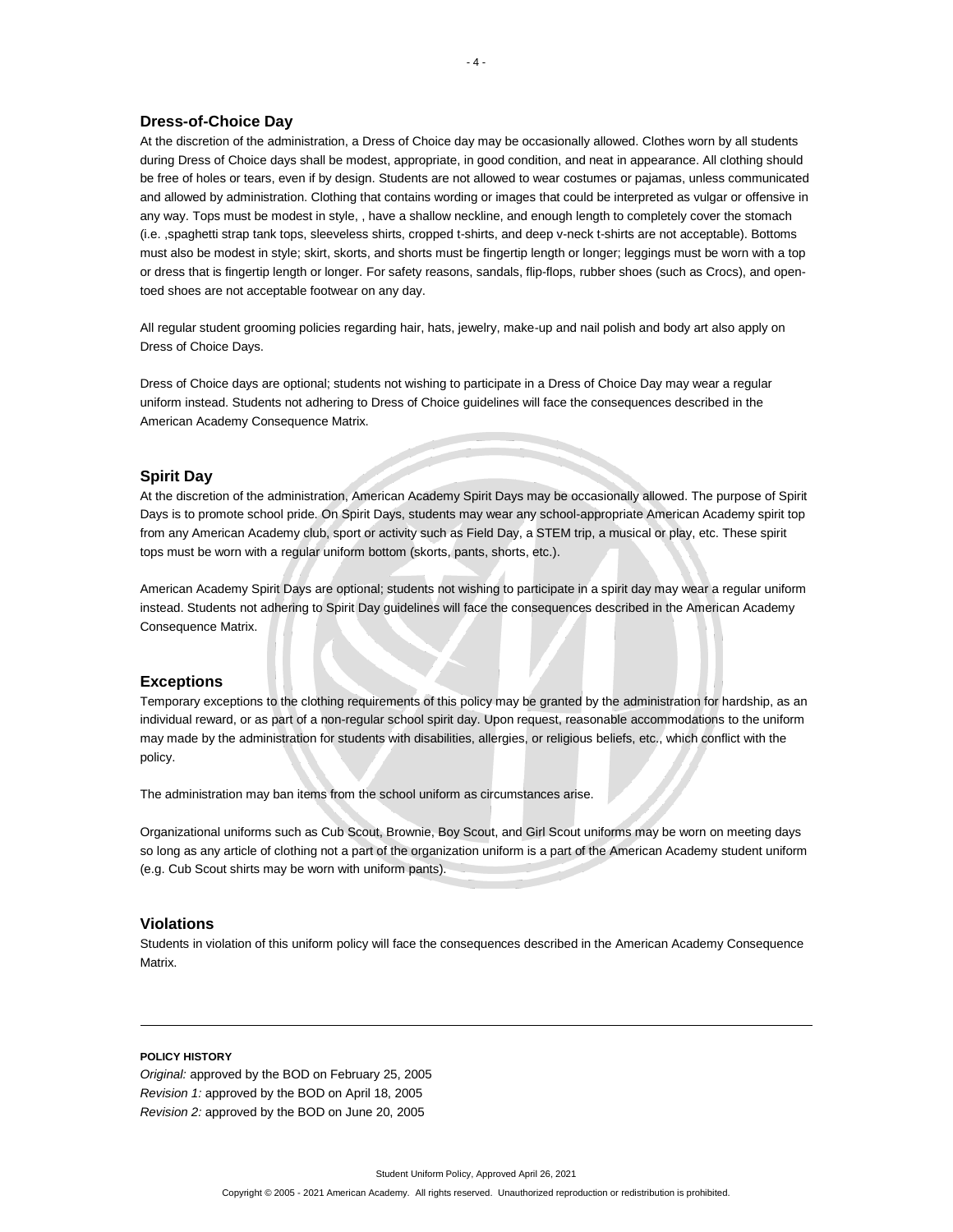*Revision 3:* approved by the BOD on March 6, 2006 *Revision 4:* approved by the BOD on April 3, 2006 *Revision 5:* approved by the BOD on March 21, 2007 *Revision 6:* approved by the BOD on June 24, 2009 *Revision 7:* approved by the BOD on September 17, 2009 *Revision 8:* approved by the BOD on April 15, 2010, 2009 *Revision 9:* approved by the BOD on November 16, 2010 *Revision 10:* approved by the BOD on April 23, 2011 *Revision 11:* approved by the BOD on October 13, 2011 *Revision 12:* approved by the BOD on December 14, 2011 *Revision 13:* approved by the BOD on May 16, 2012 *Revision 14:* approved by the BOD on May 15, 2013 *Revision 15:* approved by the BOD on June 19, 2013 *Revision 16: approved by the BOD on April 5, 2014 Revision 17: approved by the BOD on June 8, 2015 Revision 18: approved by the BOD on September 15, 2015 Revision 19: approved by the BOD on April 21, 2017 Revision 20: approved by the BOD on April 16, 2019 Revision 21: approved by the BOD on April 26, 2021*

#### **SUMMARY OF REVISION 1**

Policy cleaned up and compacted

## **SUMMARY OF REVISION 2** Addition allowing indistinguishable articles from non-approved vendors

**SUMMARY OF REVISION 3** Reduction to one vendor due to parent and staff feedback

#### **SUMMARY OF REVISION 4**

Minor clarifications to revision 3

#### **SUMMARY OF REVISION 5**

Addition of hooded and ¼ zip sweatshirt options and clarifications on shoes

#### **SUMMARY OF REVISION 6**

Clarifications on shoes and socks; addition of stretch twill pants and middle school girls' skort and blouse.

#### **SUMMARY OF REVISION 7**

Minor clarifications; addition of gray as an acceptable logo color.

# **SUMMARY OF REVISION 8**

Reference to Dean of Students.

## **SUMMARY OF REVISION 9** Shoe rules clarified; Dress of Choice rules clarified.

# **SUMMARY OF REVISION 10** Rules for accessories clarified; Shoe rules clarified.

**SUMMARY OF REVISION 11** White leggings added for middle school.

**SUMMARY OF REVISION 12**